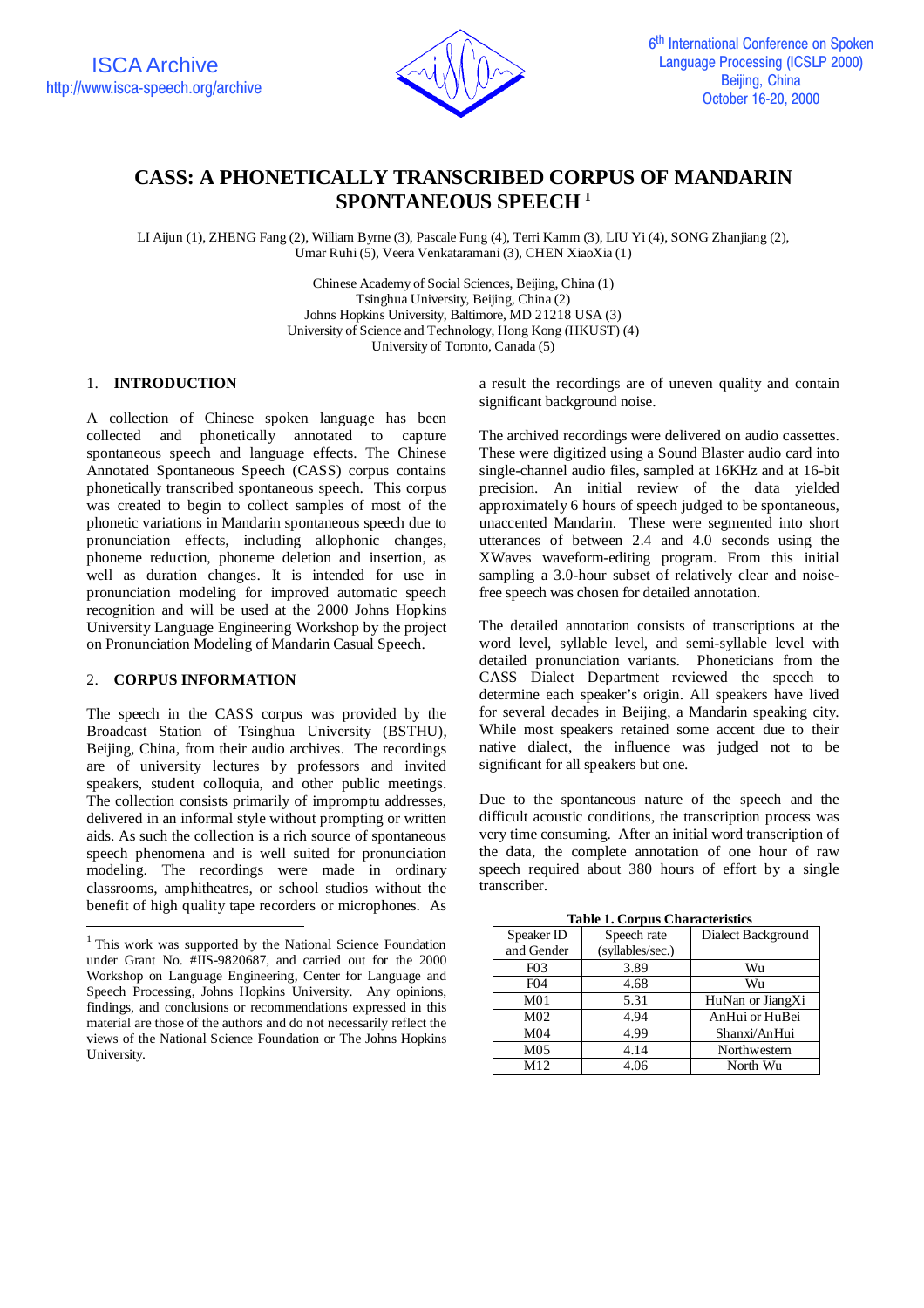Details about the speakers in the corpus are given in Table 1. Except for the female speaker F03, all the speakers were very fast, where slow speech is 170-200 syllables per minute, moderate speed is about 230 syllables per minute, and more than 250 syllables per minute is considered fast [2].

# 3. **LABELING PRINCIPLES**

The corpus was designed according to the following principles:

(1) Use of the machine-readable phonetic alphabet, SAMPA-C [3,5]

(2) Accurate transcription of phonetic variability and spoken phenomena

(3) High transcriber consistency

The speech was transcribed in a *three*-*tiered* annotation. The three tiers are the syllable tier, the semi-syllable tier, and the miscellaneous tier. In the syllable tier, *pinyin* and *tone* of each syllable is transcribed orthographically, i.e. based on the standard pronunciation of the word transcription. In the semi-syllable tier, the *initial* and *final* of each syllable is labeled using SAMPA-C. Segmentation boundaries are also provided in the semi-syllable tier. Sound variability such as phoneme change, insertion and deletion are also transcribed on the semi-syllable tier. Tones after tone sandhi, or tonal variation, are attached to the finals. In the miscellaneous tier, phenomena of spoken discourse, such as coughing, laughing, and mouth noises, are transcribed.

# **3.1 SAMPA-C: A Chinese Segmental Labeling Convention**

The transcriptions in the semi-syllable tier use the SAMPA-C labeling convention. SAMPA-C is a labeling set of machine-readable IPA symbols adapted for Chinese languages from the SAMPA Speech Assessment Methods Phonetic Alphabet [4]. It includes canonical symbols for consonants and vowels, the initials and finals, the retroflexed finals, and in addition has labels for tones, sound variability, and spontaneous phenomena. A detailed description of SAMPA-C is given elsewhere in these proceedings [3].

#### **3.2 Transcriber Consistency**

To assess the agreement between annotators, 15 minutes of speech was transcribed in common by all four transcribers and their agreement was measured. The consistency of their transcriptions was measured in terms of number of transcriber pairs agreeing on the labeling of each particular

segment; in these measurements, tonal information is discarded.

The average transcriber agreement was found to be 84.23% in the semi-syllable tier when agreement on silence labels (including the closure segments before some initials) was counted. The average transcriber agreement at this Pinyin level is 86.12%, counting silences. Comparing Pinyin and semi-syllable agreement simultaneously, the transcriber agreement is 85.04%. The agreement was observed to be 88.92%, 85.88% and 87.14% without counting the silence labels for the above three situations.

The agreement in the semi-syllable tier and Pinyin tier, are reported individually and jointly in Table 2. Two measurements of agreement are given for each pair of transcribers. The number to the left of '/' is the percentage of labels in agreement counting silence labels, while the number to the right indicates percent agreement disregarding silence.

| Table 2. Transcriber Consistency Measurements. |             |             |             |  |  |  |
|------------------------------------------------|-------------|-------------|-------------|--|--|--|
| Transcriber                                    | SAMPA-C     | Pinyin      | $Pinyin+$   |  |  |  |
| Pairs                                          |             |             | SAMPA-C     |  |  |  |
| $A-B$                                          | 84.10/85.72 | 85.36/88.18 | 84.64/86.73 |  |  |  |
| A-C                                            | 84.88/86.12 | 86.98/89.36 | 85.77/87.45 |  |  |  |
| $A-D$                                          | 82.39/83.49 | 84.96/87.08 | 83.49/84.97 |  |  |  |
| $B-C$                                          | 86.07/88.25 | 87.34/90.77 | 86.61/89.29 |  |  |  |

B-D 82.99 / 85.04 84.85 / 88.01 83.78 / 86<br>C-D 84.97 / 86.72 87.31 / 90.19 85.97 / 88

84.97 / 86.72 87.31 / 90.19 85.97 / 88

# 4. **SOUND VARIABILITY**

There are ten types of sound variability annotated in the semi-syllabic tier: Insertion, Deletion, Pharyngrealization, Voiced, Voiceless, Nasalization, Rounding, Aspiration, Centralization and Phoneme Change.

Rounding and aspiration are marked if either phenomenon is present to a degree judged more than usual.

| Preceding<br>final (IPA) | Character<br>transcription<br>of '啊' | Pinyin<br>transcription<br>of '啊' | SAMPA-C   |
|--------------------------|--------------------------------------|-----------------------------------|-----------|
| $[-i, -y, -a]$           | 呀                                    | ya0                               | , ,<br>ia |
| $[-n]$                   | 哪                                    | na0                               | , ,<br>na |
| $[-u]$                   | 哇                                    | wa0                               | ,,<br>ua_ |
| $[-0, -^{\circ}, -0]$    | 呀                                    | ya0                               | ,,<br>ia  |
| $[-D]$                   | 啊                                    | nga0                              | ,,<br>Na  |
|                          | 啊                                    | za0                               | tsa."     |
| [Ÿ]                      | 啊                                    | ra0                               | , ,<br>ra |

Retroflex finals and modal sound changes " $\overline{w}$  (a0)" are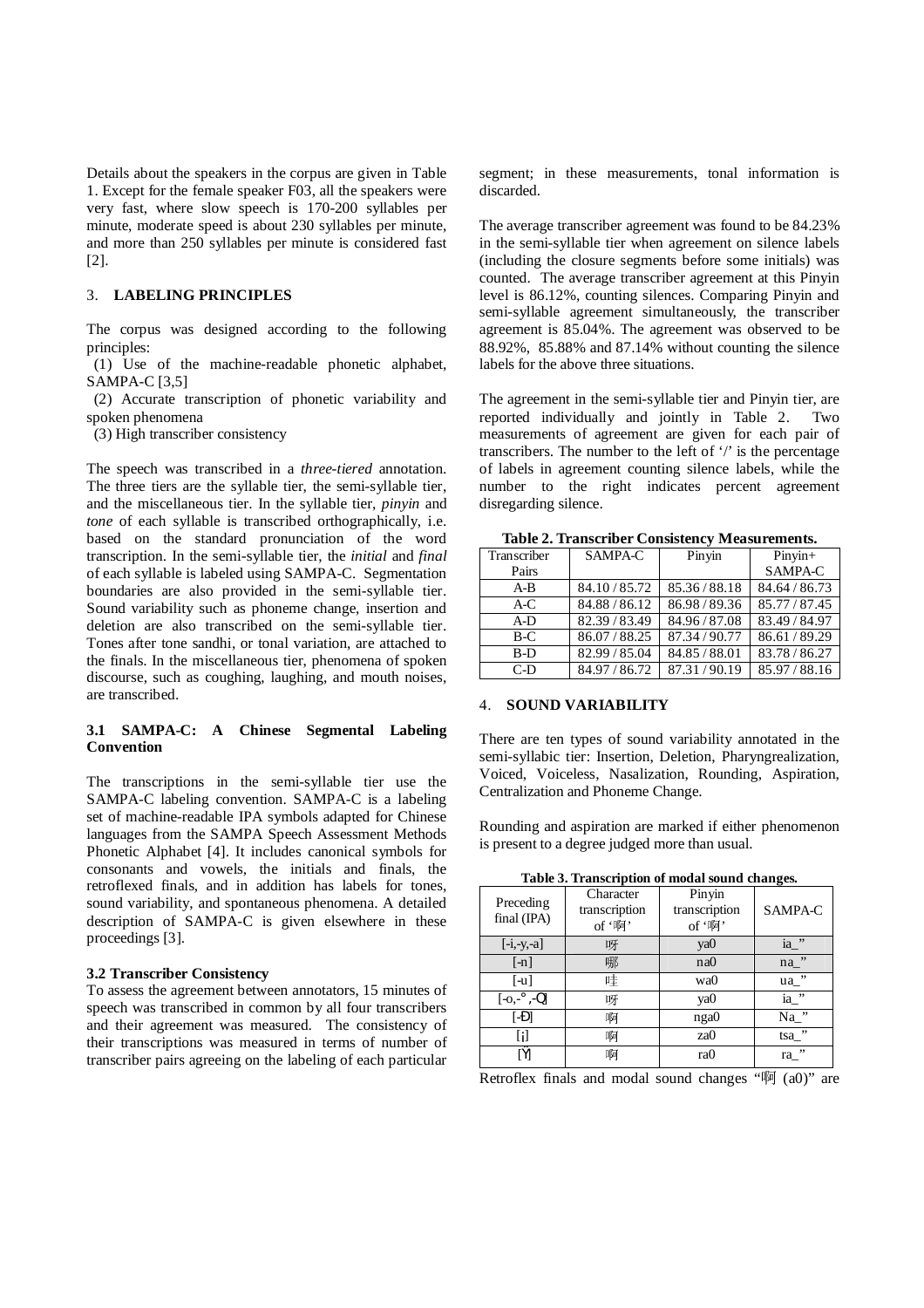two special sound changes in spoken Chinese. Retroflexed syllables are labeled in the PinYin tier, even though they should more properly be described as sound changes, i.e. marked in the semi-syllable level. In this corpus they are marked by an expanded inventory of finals that contains a retroflexed version of each standard final.

As presented in Table 3, the orthographic text " $\mathbb{W}$ ", can be pronounced as "a0", "ya0", "wa0", "na0", "ra0", "nga0'' or "za" depending on the final of the preceding syllable[1]. When " $\overline{w}$ " is pronounced as va0 or wa0, it is labeled as "ya0" or "wa0" on Pinyin tier since there is Chinese character corresponding to it; the SAMPA-C pronunciation follows from the standard character pronunciation. When "" is pronounced as "ra0" or "nga0", it is labeled as "a0" on the Pinyin tier and either "r" or "N" appears as an inserted symbol in the SAMPA-C tier.



Fig 1. The modal "啊 a0", unchanged after vowel "I" in **sentence "na4 me0 wo3 men0 de0 zuo3 qing3 cuo4 wu4 hen3 li4 hai4 a0".**

Descriptions of pronunciation variability in Chinese differentiate sound changes which occur regularly in specified contexts, from free sound changes which are not governed by any pronunciation rules. In the first case, proper pronunciation requires sounds to change in certain contexts (first two rows in Table 3). For example, " $\overline{w}$  a0" should change to "na" following a nasal coda "n"; after a "i", "a", or "y", however, " $\overline{w}$  a0" should be pronounced as "ya0". It is interesting to note that in this corpus the sound changes of " $\overline{w}$  a0" do not follow convention. In Figure 1 " $\overline{w}$  a0" remains unchanged despite the preceding vowel<br>"i". This was the case throughout the corpus: many This was the case throughout the corpus: many instances were found of " $\overline{w}$  a0" not changing according to the prescribed sound change rules.



**Figure 2. The sound change of "qu4" to "qi0" and "hu1" to a retroflexed "hur0" in sentence "xi3 zao3 qu4 la0 yi4 zhao1 hu0".**

Additional examples of sound changes are given in Figures 2 and 3. In Figure 2, the final of the syllable "qu4" changes to "i4" and the final of the last syllable is retroflexed. An example is given in Figure 3 of changes in Pinyin resulting from deletion and merging of initials and finals. The final of "gen1"is deleted and the initial and the syllable "wo3" are merged to form a new syllable "guo" in sentence "na4 ci4 gen1 wo3 men0 yi2 kuai4 jiang3 shuo1 wen2 ge2 qi1 jian1".



**Figure 3. Example of resyllabification resulting from deleted final.**